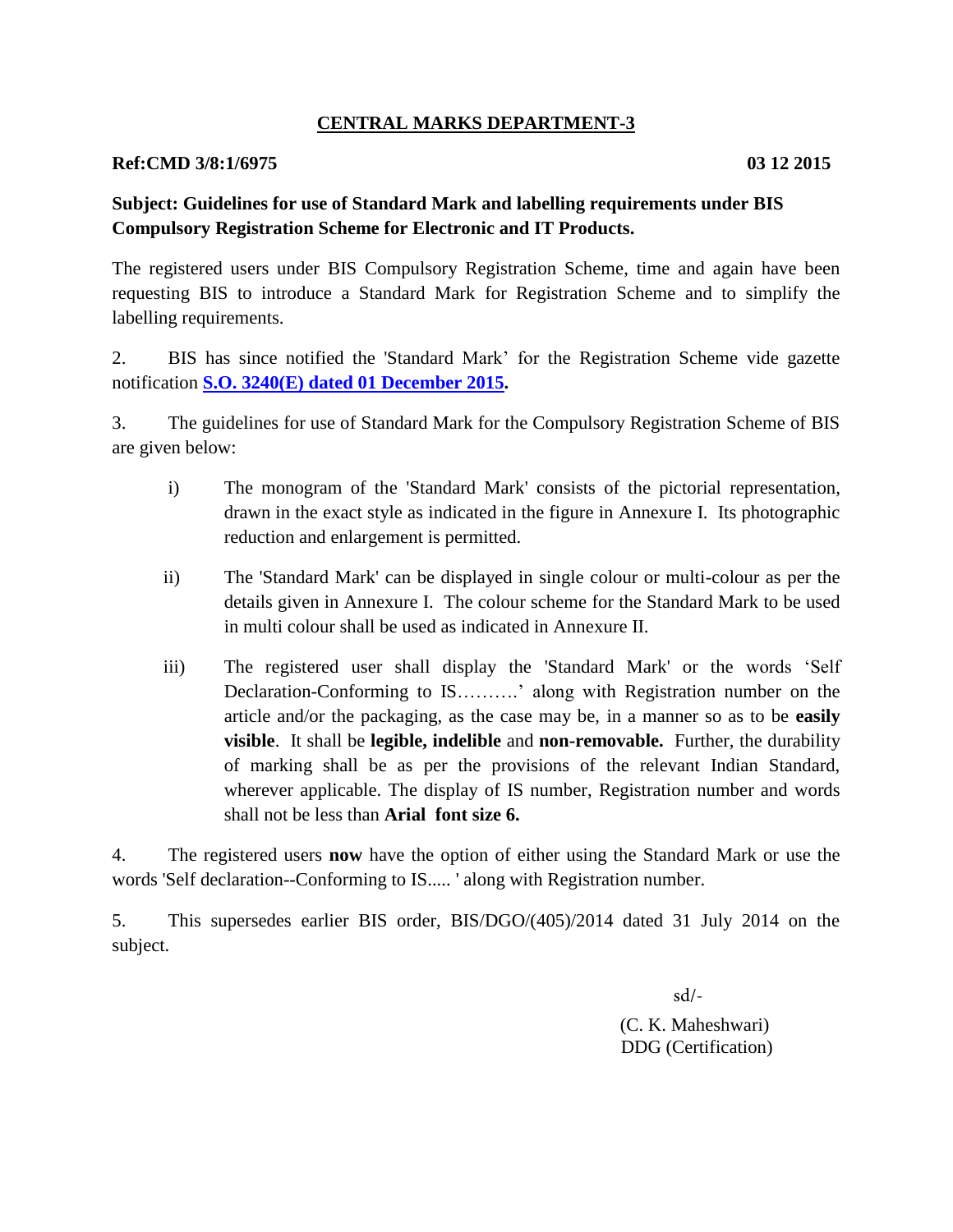## <u>Annexure - I</u>

### Measurement for the 'Standard Mark' for 'Registration'



The IS number and registration number given above are examples only. Please also refer Gazette Notification S. O. 3240(E) dated 01 December 2015, for display of IS numbers for each product.